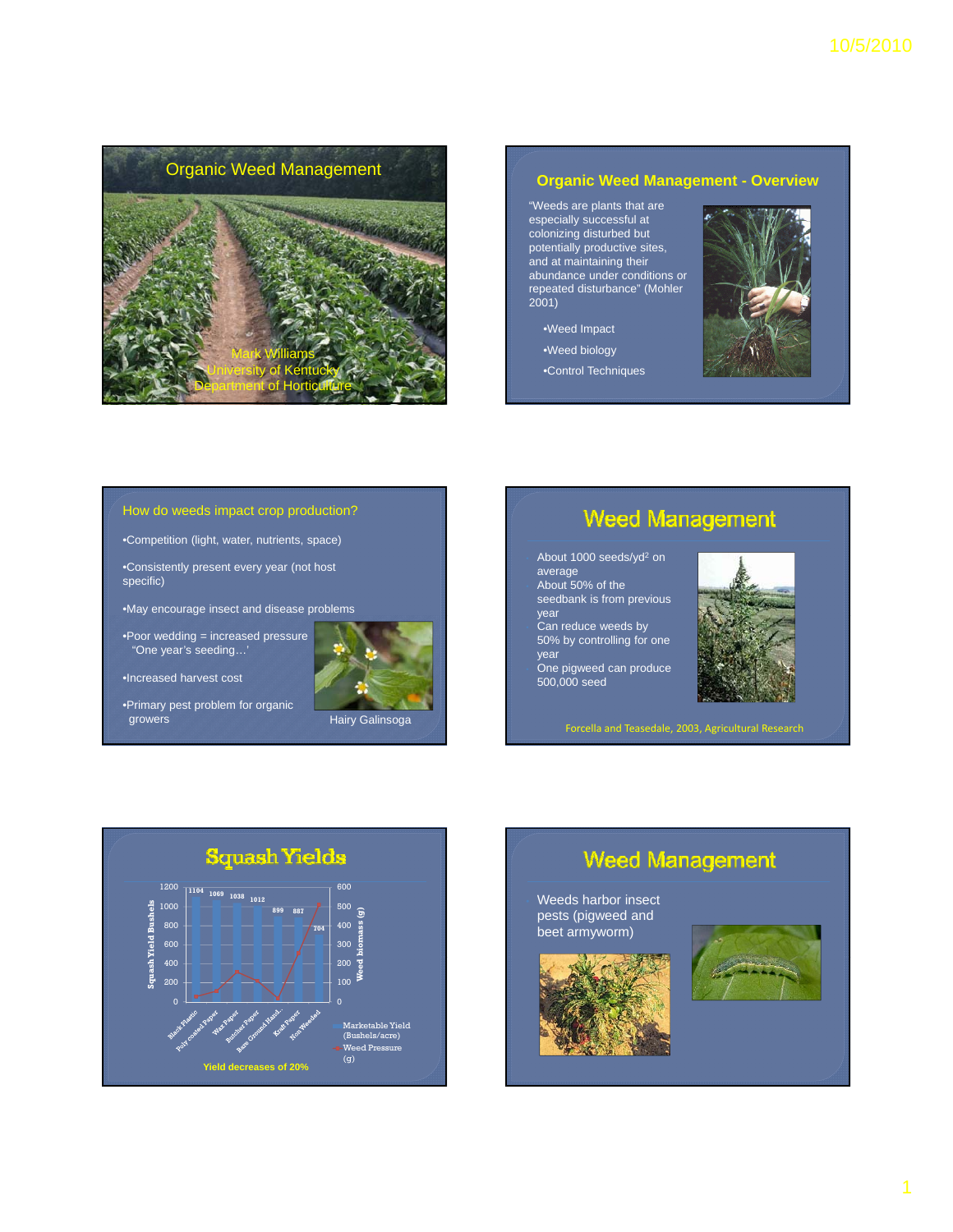





| Stationary perennials |                                 |
|-----------------------|---------------------------------|
| Taprooted             | Dandelion, burdock              |
| Fibrous rooted        | <b>Broadleaf plantain</b>       |
| Wandering perennials  |                                 |
| Bulb or tuber         | Yellow nutsedge, wild<br>qarlic |
| Shallow storage organ | Quackgrass, johnsongrass        |
| Deep storage organ    | Bindweed, Canada thistle        |



# Annual Weeds •Produce many small seeds (less then 2 mg) Spreads risk of death by disturbance Competition, in-row weeding, mulches •Limited resources Emerge from top 1-2 inches Tiny seedlings •Germination cues are important for

survival

•Season of germination

Light, soil temp., oxygen, nitrate Important for fallow cultivation

Germination-dormancy cycle

**Lambsquarters**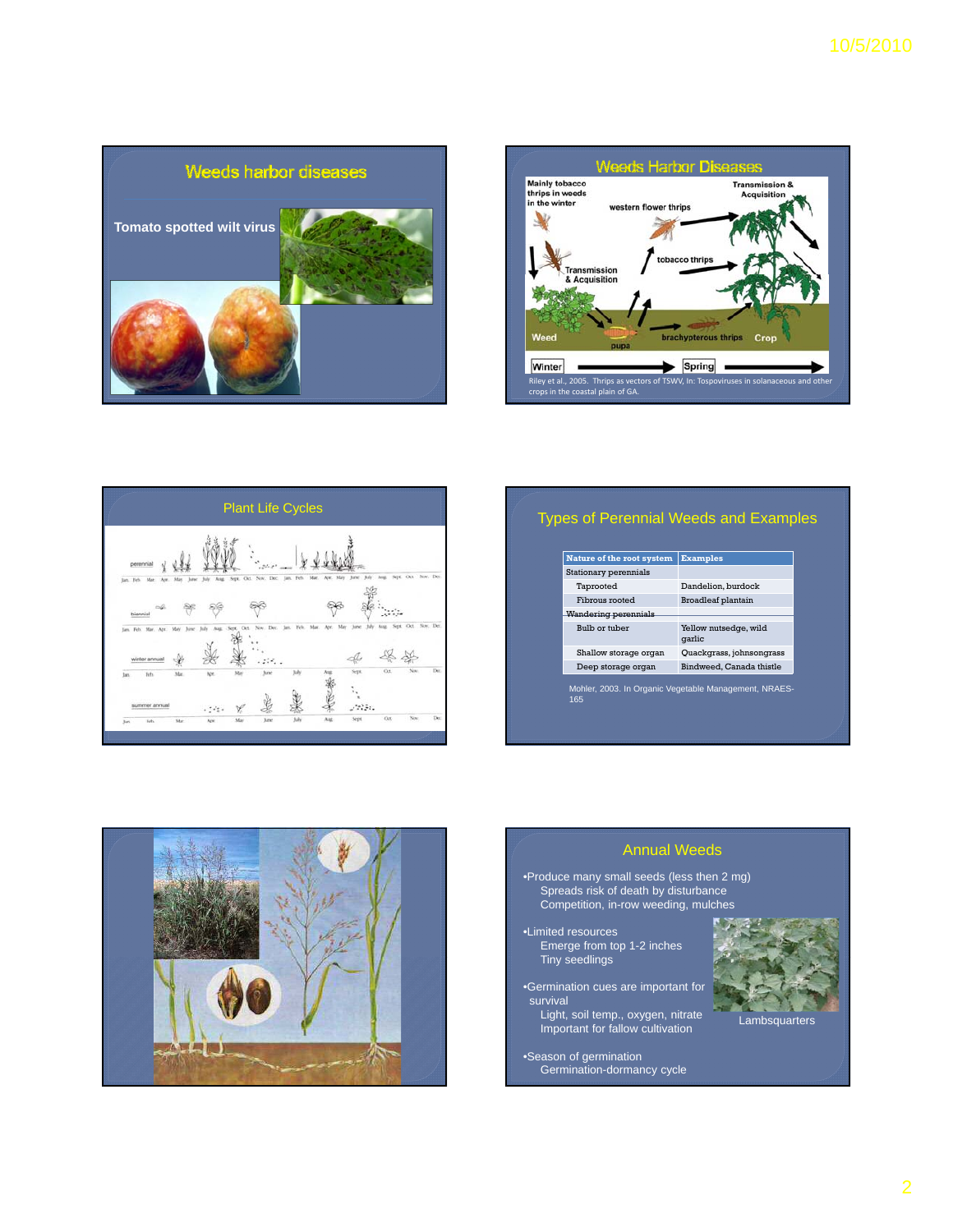



# **Identifying Broad Leaf Weed Seedlings**

- 1. Cotyledons (Seed Leaves): shape, venation, hairy or glabrous, coloration
- 2. True Leaves: arrangement on stem, shape, margins, venation, hairy or glabrous, pinnately or palmately lobed
- 3 Root System: perennial or annual 3. Root System: perennial or





Henbit, Purple deadnettl

# Organic Weed Control Techniques

Management decisions influence weed pressure

### ntion

- •Rotation or crops, fields and tools
- •Growing cover crops
- •Composting animal manure
- •Cleaning implements
- •Controlling weeds in non-crop areas •Mulching

#### Suppression

- •Mechanical cultivation •Hand-hoeing and pulling
- •Flame-weeding



# Cultural Practices -Crop Rotations

**Bittercress** 

•Crop rotation subject weeds, diseases and insects to an ever-changing habitat, thereby reducing the proliferation of species that prefer certain conditions.

rotations.



# Cultural Practices-Cover Crops

•Short and long term control

•Starves weeds of light, nutrients

•Weakens perennials and reduces annual seed populations

•Allelopathy – Sudex, ryegrass

•Warm-season: buckwheat, sudex, millet

•Cool-season: oats, field peas, ryegrass, hairy vetch